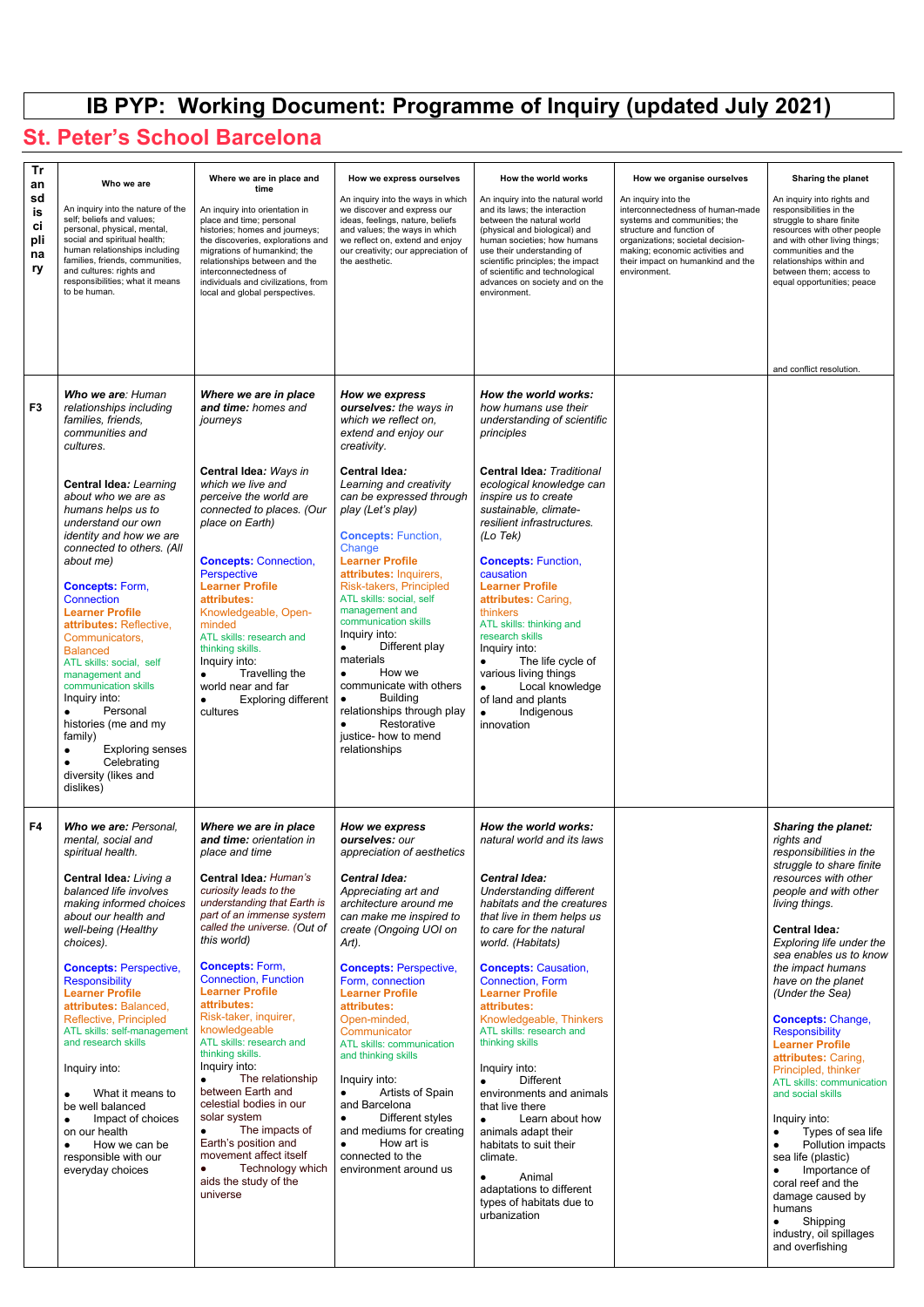| F <sub>5</sub>           | Who we are: An inquiry<br>into the beliefs and values<br><b>Central Idea:</b><br>Exploring how/who we<br>are helps us to connect<br>to others.<br><b>Concepts: Form,</b><br><b>Perspective, Connection</b><br><b>Learner Profile</b><br>attributes: Caring,<br>Open-minded<br>ATL skills: thinking,<br>research and social skills<br>Inquiry into:<br>What makes us<br>$\bullet$<br>who we are<br>Similarities and<br>$\bullet$<br>differences to others<br>Celebrating the<br>$\bullet$<br>diversity all around us<br>Overcoming bias<br>$\bullet$<br>and stereotypes through<br>visual literacy and<br>knowing facts<br>$\mathbf{1}$ | Where we are in place<br>and time: orientation in<br>place and time<br><b>Central Idea:</b><br>Learning about the<br>previous generations helps<br>us understand the<br>relationship between the<br>past and the present.<br><b>Concepts: Change,</b><br>connection<br><b>Learner Profile</b><br>attributes: Reflective,<br><b>Thinker</b><br>ATL skills: thinking and self-<br>management skills<br>Inquiry into:<br>Identify different<br>$\bullet$<br>sources we can use to<br>find out about the past<br>Begin to question<br>and debate the reliability<br>of sources<br>Recognizing<br>$\bullet$<br>change and exploring<br>how this influences them<br>today<br>6 | How we express<br>ourselves: the ways in<br>which we discover and<br>express our<br>ideas/feelings/nature/<br>beliefs and values<br><b>Central Idea:</b><br>Performances can make<br>us feel different emotions<br>and can take different<br>forms.<br><b>Concepts: Form,</b><br><b>Connection</b><br><b>Learner Profile</b><br>attributes: Open-minded,<br>Risk-takers,<br><b>Communicators</b><br>ATL skills: communication<br>and self management skills<br>Inquiry into:<br>Ways to perform<br>$\bullet$<br>Sharing<br>$\bullet$<br>messages through<br>performance<br>The role of<br>$\bullet$<br>audience<br>$\overline{2}$                   | How the world works:<br>An inquiry into the natural<br>world and its laws.<br><b>Central Idea: All living</b><br>things go through a<br>process of transformation.<br><b>Concepts: Function,</b><br><b>Causation, Connection</b><br><b>Learner Profile</b><br>attributes: Caring,<br>Knowledgeable, Inquirer<br>ATL skills: research and<br>communication skills<br>Inquiry into:<br>The life cycles of<br>$\bullet$<br>different living things<br>Similarities and<br>$\bullet$<br>differences between life<br>cycles<br>The impact these<br>living things have on our<br>world<br>$\overline{4}$                                         | 5                                                                                                                                                                                                                                                                                                                                                                                                                                                                                                                                             | <b>Sharing the planet:</b><br>An inquiry into rights<br>and responsibilities in<br>the struggle to share<br>finite resources with<br>other people and with<br>other living things.<br><b>Central Idea:</b><br>Encouraging<br>sustainable choices<br>teaches environmental<br>action.<br><b>Concepts: Change,</b><br><b>Responsibility</b><br><b>Learner Profile</b><br>attributes:<br>Principled, Caring,<br><b>Thinker</b><br>ATL skills: research,<br>communication, social<br><b>skills</b><br>Inquiry into:<br>The rubbish<br>around us<br>Ways to<br>dispose of rubbish<br>(3Rs)<br>Our<br>responsibility towards<br>rubbish in the future<br>3                                                                                                                            |
|--------------------------|----------------------------------------------------------------------------------------------------------------------------------------------------------------------------------------------------------------------------------------------------------------------------------------------------------------------------------------------------------------------------------------------------------------------------------------------------------------------------------------------------------------------------------------------------------------------------------------------------------------------------------------|--------------------------------------------------------------------------------------------------------------------------------------------------------------------------------------------------------------------------------------------------------------------------------------------------------------------------------------------------------------------------------------------------------------------------------------------------------------------------------------------------------------------------------------------------------------------------------------------------------------------------------------------------------------------------|-----------------------------------------------------------------------------------------------------------------------------------------------------------------------------------------------------------------------------------------------------------------------------------------------------------------------------------------------------------------------------------------------------------------------------------------------------------------------------------------------------------------------------------------------------------------------------------------------------------------------------------------------------|--------------------------------------------------------------------------------------------------------------------------------------------------------------------------------------------------------------------------------------------------------------------------------------------------------------------------------------------------------------------------------------------------------------------------------------------------------------------------------------------------------------------------------------------------------------------------------------------------------------------------------------------|-----------------------------------------------------------------------------------------------------------------------------------------------------------------------------------------------------------------------------------------------------------------------------------------------------------------------------------------------------------------------------------------------------------------------------------------------------------------------------------------------------------------------------------------------|---------------------------------------------------------------------------------------------------------------------------------------------------------------------------------------------------------------------------------------------------------------------------------------------------------------------------------------------------------------------------------------------------------------------------------------------------------------------------------------------------------------------------------------------------------------------------------------------------------------------------------------------------------------------------------------------------------------------------------------------------------------------------------|
| <b>YR</b><br>$\mathbf 1$ | Who we are: Personal,<br>physical, mental, social and<br>spiritual health.<br><b>Central Idea: Being caring</b><br>involves looking after<br>ourselves as well as others<br><b>Concepts: Change,</b><br><b>Responsibility</b><br><b>Learner Profile attributes:</b><br>Caring, Balanced<br>ATL skills: thinking, social<br>and self-management skills.<br>Inquiry into:<br>Exploring ways to<br>$\bullet$<br>look after ourselves<br>Our responsibility<br>$\bullet$<br>in caring for others<br>Balanced ways of<br>$\bullet$<br>living and learning                                                                                   | Where we are in place and<br>time: an inquiry into<br>orientation in place and time.<br>Central Idea: Discovery and<br>navigation can pinpoint<br>location.<br><b>Concepts: Function,</b><br>Connection<br><b>Learner Profile attributes:</b><br>Knowledgeable + (Student<br>chosen)<br>ATL skills: social and<br>research skills.<br>Inquiry into:<br>How we represent<br>$\bullet$<br>place<br>The places around<br>$\bullet$<br>us<br>Knowing where are<br>$\bullet$<br>helps us to know where to go                                                                                                                                                                  | How we express<br>ourselves: the ways in<br>which we reflect on, extend<br>and enjoy our creativity.<br><b>Central Idea: Exploring</b><br>fictional narrative enables us<br>to explore different cultures<br>and enjoy our creativity.<br><b>Concepts: Form,</b><br>Perspective<br><b>Learner Profile attributes:</b><br>Communicator, Thinkers<br>ATL skills: communication<br>and thinking skills.<br>Inquiry into:<br>Customs and<br>$\bullet$<br>traditions are exhibited in a<br>story<br>Feelings and<br>$\bullet$<br>emotions that stories create<br>Similarities and<br>$\bullet$<br>differences between stories<br>from different cultures | How the world works: the<br>interaction between the<br>natural world (physical and<br>biological) and human<br>societies.<br>Central Idea: Knowing about<br>the weather helps us to be<br>prepared for changing<br>conditions.<br><b>Concepts: Causation,</b><br>Connection<br><b>Learner Profile attributes:</b><br>Inquirers, Risk-takers<br>ATL skills: Thinking skills:<br>analysis & synthesis<br>Communication: reading &<br>writing.<br>Inquiry into:<br>Relationship<br>$\bullet$<br>between climate and weather<br>Severe weather and<br>$\bullet$<br>the impact on human lives<br>Weather affects our<br>$\bullet$<br>daily life | How we organise ourselves:<br>societal decision-making.<br>Central Idea: People we<br>admire can influence our<br>actions, values and<br>relationships.<br><b>Concepts: Change</b><br><b>Learner Profile attributes:</b><br><b>Balanced, Reflective</b><br>ATL skills: research, social and<br>communication.<br>Inquiry into:<br>The influence of famous<br>$\bullet$<br>people in our society<br>What inspires people to<br>$\bullet$<br>be creative<br>We can use ideas of<br>$\bullet$<br>famous people to encourage us to<br>take risks. | <b>Sharing the planet:</b><br>an inquiry into the rights<br>and responsibilities in the<br>struggle to share finite<br>resources with other<br>people and with other<br>living things.<br><b>Central Idea:</b><br>Understanding what<br>makes something alive<br>helps us to care for all<br>living things.<br><b>Concepts: Form,</b><br><b>Function, Responsibility</b><br><b>Learner Profile</b><br>attributes:<br>Principled, Caring,<br>Inquirers<br>ATL skills: self-<br>management, thinning<br>and social skills.<br>Inquiry into:<br>Characteristics<br>$\bullet$<br>and needs of living things<br>within the environment<br>Our<br>$\bullet$<br>responsibility for the well-<br>being of living things<br>The relationship<br>between living and non-<br>living things |
|                          | $\mathbf{1}$                                                                                                                                                                                                                                                                                                                                                                                                                                                                                                                                                                                                                           | 4                                                                                                                                                                                                                                                                                                                                                                                                                                                                                                                                                                                                                                                                        | $\overline{2}$                                                                                                                                                                                                                                                                                                                                                                                                                                                                                                                                                                                                                                      | $\overline{3}$                                                                                                                                                                                                                                                                                                                                                                                                                                                                                                                                                                                                                             | 6                                                                                                                                                                                                                                                                                                                                                                                                                                                                                                                                             | 5                                                                                                                                                                                                                                                                                                                                                                                                                                                                                                                                                                                                                                                                                                                                                                               |

| YR<br>$\mathbf{2}$ | <b>Who we are:</b> What it means<br>to be human.<br><b>Central Idea: Food keeps</b><br>living things alive.<br><b>Concepts: Form and</b><br>connection.<br><b>Learner Profile attributes:</b><br>Balanced, Knowledgeable<br>ATL skills: self-management<br>and research skills. | Where we are in place and<br>time: discoveries and<br>explorations.<br><b>Central Idea: Exploration</b><br>leads to discoveries,<br>opportunities and new<br>understanding.<br><b>Concepts: Change,</b><br>Causation<br><b>Learner Profile attributes:</b><br>Risk-takers, Reflective<br>ATL skills: research and<br>thinking skills. | How we express ourselves: An<br>inguiry into the ways in which we<br>discover and express our ideas,<br>feelings, nature, beliefs and<br>values<br><b>Central Idea: Sharing</b><br>traditions develop an<br>appreciation for others.<br><b>Concepts: Perspective,</b><br>Form<br><b>Learner Profile attributes:</b><br>Caring, Open-minded<br>ATL skills: social, thinking<br>and communication skills. | How the world works: How<br>humans use their understanding<br>of scientific principles.<br><b>Central Idea: Transforming</b><br>and using energy supports<br>human progress.<br><b>Concepts: Causation,</b><br><b>Function</b><br><b>Learner Profile attributes:</b><br>Knowledgeable, Thinkers<br>ATL skills: social and<br>communication skills. | How we organise ourselves: An<br>inquiry into the interconnectedness<br>of human-made systems and<br>communities.<br>Central Idea: Man made<br>structures are built to serve a<br>purpose<br><b>Concepts: Form, Function,</b><br>causation.<br><b>Learner Profile attributes:</b><br>Inquirers, Principled<br><b>ATL skills: Research,</b><br>communication and self-<br>management | Sharing the planet:<br>Communities and the<br>relationships within and<br>between them.<br><b>Central Idea:</b><br>Communities adjust<br>according to needs and<br>environmental changes.<br><b>Concepts: Connection,</b><br>Responsibility<br><b>Learner Profile</b><br>attributes:<br>Communicators, Inquirers |
|--------------------|---------------------------------------------------------------------------------------------------------------------------------------------------------------------------------------------------------------------------------------------------------------------------------|---------------------------------------------------------------------------------------------------------------------------------------------------------------------------------------------------------------------------------------------------------------------------------------------------------------------------------------|---------------------------------------------------------------------------------------------------------------------------------------------------------------------------------------------------------------------------------------------------------------------------------------------------------------------------------------------------------------------------------------------------------|----------------------------------------------------------------------------------------------------------------------------------------------------------------------------------------------------------------------------------------------------------------------------------------------------------------------------------------------------|-------------------------------------------------------------------------------------------------------------------------------------------------------------------------------------------------------------------------------------------------------------------------------------------------------------------------------------------------------------------------------------|------------------------------------------------------------------------------------------------------------------------------------------------------------------------------------------------------------------------------------------------------------------------------------------------------------------|
|                    | Inquiry into:<br>The importance of<br>food for living things<br>Where food comes<br>from<br>We are all<br>connected through a food<br>chain                                                                                                                                     | Inquiry into:<br>Reasons for<br>explorations and/or<br>discoveries<br>How exploration<br>and discoveries have<br>changed society                                                                                                                                                                                                      | Inquiry into:<br>Traditions and<br>celebrations people<br>participate in<br>The history of<br>traditions and celebrations                                                                                                                                                                                                                                                                               | Inquiry into:<br>Sources of energy<br>and light<br>Renewable and<br>non-renewable energy                                                                                                                                                                                                                                                           | Inquiry into:<br>Different types of<br>buildings and their purpose<br>Different building<br>materials and their properties                                                                                                                                                                                                                                                          | ATL skills:<br>Communication research<br>and thinking<br>Inquiry into:<br>Organisation and<br>roles within communities.                                                                                                                                                                                          |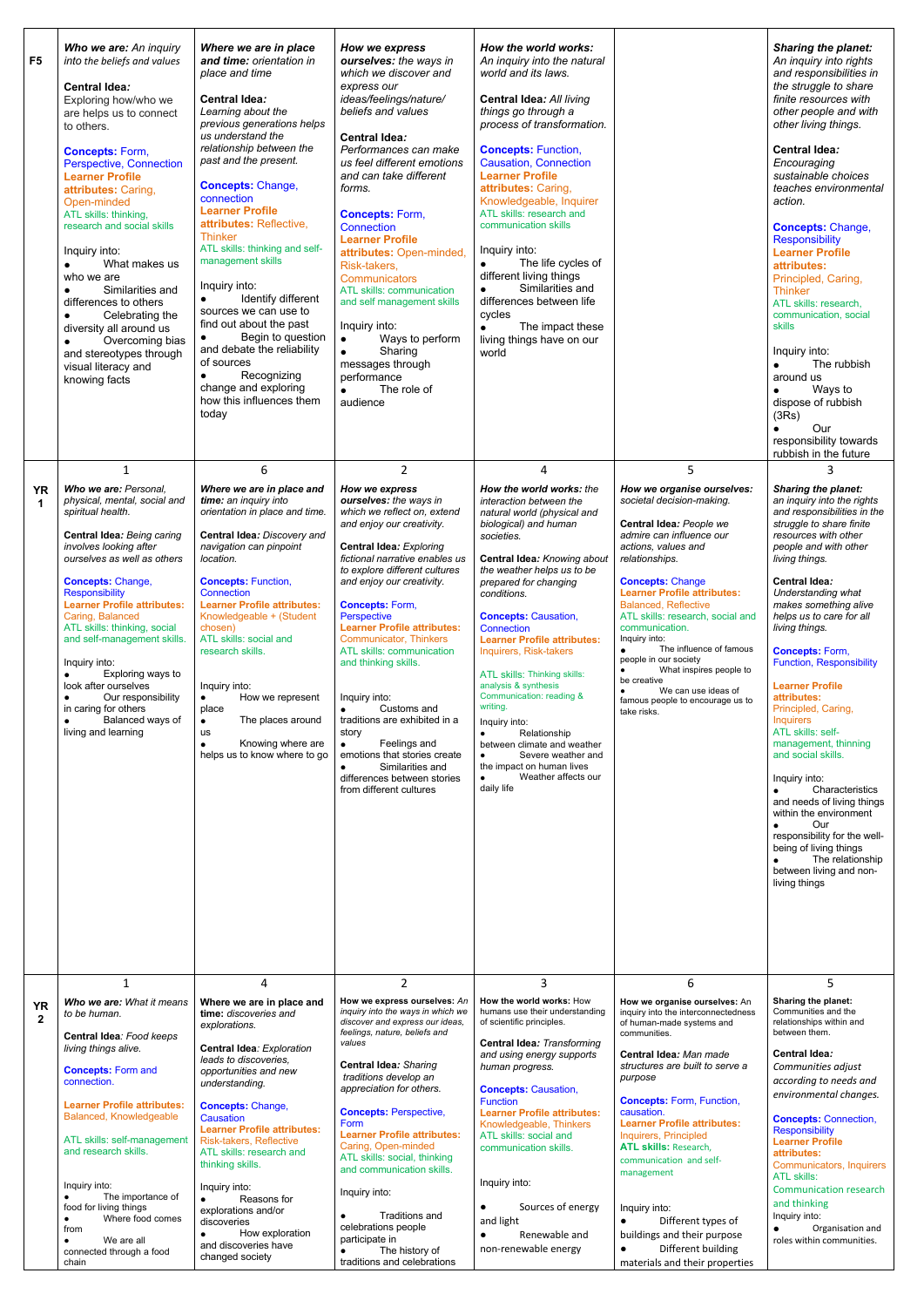|                |                                                                                                                                                                                                                                                                                                                                                                                                                                                                                                                                                                                                 | Consequences of<br>exploration and discoveries.                                                                                                                                                                                                                                                                                                                                                                                                                                                                                                                                                                                                                                                                                                               | Appreciate or<br>$\bullet$<br>respect that we are different                                                                                                                                                                                                                                                                                                                                                                                                                                                                                                                                                       | How new inventions<br>$\bullet$<br>change human life<br>How scientists<br>affect progress                                                                                                                                                                                                                                                                                                                                                                                                                                                                                                                                                     | How buildings have<br>$\bullet$<br>changed over time                                                                                                                                                                                                                                                                                                                                                                                                                                                                                                                                                                     | Human action and<br>$\bullet$<br>environmental change can<br>affect communities.                                                                                                                                                                                                                                                                                                                                                                                                                                                                                                                                                                      |
|----------------|-------------------------------------------------------------------------------------------------------------------------------------------------------------------------------------------------------------------------------------------------------------------------------------------------------------------------------------------------------------------------------------------------------------------------------------------------------------------------------------------------------------------------------------------------------------------------------------------------|---------------------------------------------------------------------------------------------------------------------------------------------------------------------------------------------------------------------------------------------------------------------------------------------------------------------------------------------------------------------------------------------------------------------------------------------------------------------------------------------------------------------------------------------------------------------------------------------------------------------------------------------------------------------------------------------------------------------------------------------------------------|-------------------------------------------------------------------------------------------------------------------------------------------------------------------------------------------------------------------------------------------------------------------------------------------------------------------------------------------------------------------------------------------------------------------------------------------------------------------------------------------------------------------------------------------------------------------------------------------------------------------|-----------------------------------------------------------------------------------------------------------------------------------------------------------------------------------------------------------------------------------------------------------------------------------------------------------------------------------------------------------------------------------------------------------------------------------------------------------------------------------------------------------------------------------------------------------------------------------------------------------------------------------------------|--------------------------------------------------------------------------------------------------------------------------------------------------------------------------------------------------------------------------------------------------------------------------------------------------------------------------------------------------------------------------------------------------------------------------------------------------------------------------------------------------------------------------------------------------------------------------------------------------------------------------|-------------------------------------------------------------------------------------------------------------------------------------------------------------------------------------------------------------------------------------------------------------------------------------------------------------------------------------------------------------------------------------------------------------------------------------------------------------------------------------------------------------------------------------------------------------------------------------------------------------------------------------------------------|
|                |                                                                                                                                                                                                                                                                                                                                                                                                                                                                                                                                                                                                 |                                                                                                                                                                                                                                                                                                                                                                                                                                                                                                                                                                                                                                                                                                                                                               |                                                                                                                                                                                                                                                                                                                                                                                                                                                                                                                                                                                                                   |                                                                                                                                                                                                                                                                                                                                                                                                                                                                                                                                                                                                                                               |                                                                                                                                                                                                                                                                                                                                                                                                                                                                                                                                                                                                                          | Differences and<br>$\bullet$<br>similarities between<br>communities around the<br>world.                                                                                                                                                                                                                                                                                                                                                                                                                                                                                                                                                              |
| <b>YR</b><br>3 | 2<br>Who we are: What it means<br>to be human.<br>Central Idea: Exploring our<br>body helps us to understand<br>ourselves.<br><b>Concepts: Form,</b><br>Connection<br><b>Learner Profile attributes:</b><br>Reflective, Knowledgeable<br>ATL skills: Thinking skills<br>and research skills.<br>Inquiry into:<br>The changes of the<br>$\bullet$<br>human body.<br>The connection<br>between body systems and<br>how they work.<br>A comparison<br>between human and other<br>species.                                                                                                          | 3<br>Where we are in place and<br>time: the relationships<br>between the<br>interconnectedness of<br>individuals and civilizations,<br>from local and global<br>perspectives.<br><b>Central Idea: Discovering</b><br><b>Ancient Civilizations allows</b><br>us to make connections to<br>our lives.<br><b>Concepts: Change,</b><br>Causation<br><b>Learner Profile attributes:</b><br>Thinkers, Inquirers.<br><b>Research and</b><br>communication skills.<br>Inquiry into:<br>Connections<br>$\bullet$<br>between past and present<br>societies<br>Similarities and<br>differences across cultures<br>and civilizations.<br>Major discoveries<br>$\bullet$<br>over time.<br>Factors that<br>$\bullet$<br>influence a<br>civilization to<br>change over time. | 4<br>How we express<br>ourselves: an inquiry into<br>the ways in which we<br>discover and express ideas,<br>feelings, nature, culture,<br>beliefs and values.<br>Central Idea: Art enables us<br>to express and communicate<br>ideas, thoughts and feelings.<br><b>Concepts: Form,</b><br>perspective<br><b>Learner Profile attributes:</b><br>Open-minded, Risk Takers<br>ATL skills: communication<br>and self-management skills<br>Inquiry into:<br>Art is a form of<br>$\bullet$<br>personal expression<br>Different forms of<br>$\bullet$<br>art serve different purposes<br>Art is subjective.<br>$\bullet$ | 6<br>How the world works: an<br>inquiry into the natural laws,<br>interaction between the<br>natural world, understanding<br>of scientific principles, impact<br>of scientific and<br>technological advances on<br>the society and the<br>environment.<br><b>Central Idea: Forces affect</b><br>the world we live in.<br><b>Concepts: Function,</b><br>Change<br><b>Learner Profile attribute:</b><br>Thinkers, Inquirers<br><b>ATLs: Social and thinking</b><br>skills.<br>Inquiry into:<br>How different forces<br>$\bullet$<br>work<br>How forces affect<br>$\bullet$<br>our daily life<br>Man-made versus<br>$\bullet$<br>natural forces. | 5<br>How we organise ourselves:<br>economic activities and their<br>impact on humankind and the<br>environment.<br>Central Idea: Understanding a<br>product's journey develops<br>appreciation of global<br>interconnectedness.<br><b>Concepts: Function,</b><br>connection<br><b>Learner Profile attributes:</b><br>Caring, Principled<br><b>ATLs: Social and self-</b><br>management skills.<br>Inquiry into:<br>Knowing where<br>$\bullet$<br>products come from and where<br>they originated.<br>The importance of<br>marketing for success<br>Making ethical and<br>$\bullet$<br>informed choices                   | <b>Sharing the planet:</b><br>Access to equal<br>opportunities.<br><b>Central Idea: Living</b><br>things rely on natural<br>resources for survival<br><b>Concepts: Responsibility,</b><br>Perspective<br><b>Learner Profile</b><br>attributes: Balanced.<br>Communicators<br>ATLs: Communication,<br>and self-management<br>skills.<br>Inquiry into:<br>Water as a<br>$\bullet$<br>natural resource<br>How water is<br>$\bullet$<br>used<br>How we share<br>$\bullet$<br>and protect natural<br>resources                                                                                                                                             |
|                | Who we are: Inquiry into human                                                                                                                                                                                                                                                                                                                                                                                                                                                                                                                                                                  | 6<br>Where we are in place and time:                                                                                                                                                                                                                                                                                                                                                                                                                                                                                                                                                                                                                                                                                                                          | 5                                                                                                                                                                                                                                                                                                                                                                                                                                                                                                                                                                                                                 | 2<br>How the world works: how humans                                                                                                                                                                                                                                                                                                                                                                                                                                                                                                                                                                                                          | 4                                                                                                                                                                                                                                                                                                                                                                                                                                                                                                                                                                                                                        | 3                                                                                                                                                                                                                                                                                                                                                                                                                                                                                                                                                                                                                                                     |
| <b>YR</b><br>4 | relationships including families,<br>friends, communities, and<br>cultures; rights and<br>responsibilities. (significant<br>people)<br><b>Central Idea: Learning from</b><br>significant events expands<br>understanding of our rights<br>and responsibilities.<br><b>Concepts: Responsibility,</b><br>Causation<br><b>Learner Profile attributes:</b><br>Open-minded, Principled<br>ATLs: social and thinking<br><b>skills</b><br>Inquiry into:<br>Significant people<br>impact our lives<br>Forms of activism<br>can lead to change<br>The importance of<br>$\bullet$<br>inclusion in society | the discoveries, explorations and<br>migrations of humankind.<br>Central idea: Migration may lead to<br>new opportunities and new<br>challenges.<br><b>Concepts: change and</b><br>perspective.<br><b>Learner Profile attributes:</b><br>Balanced, Inquirers.<br><b>ATLs: Thinking and research</b><br>skills.<br>Inquiry into:<br>Reasons why living<br>things migrate<br>Challenges faced<br>$\bullet$<br>due to migration<br>Opportunities<br>resulting from migration.                                                                                                                                                                                                                                                                                    | How we express ourselves: an<br>inquiry into the ways in which we<br>reflect on, extend and enjoy our<br>creativity.<br><b>Central Idea: Performing</b><br>arts gives us opportunities<br>to create and share values.<br><b>Concepts: Form, Causation.</b><br><b>Learner Profile attributes:</b><br>Communicators, Risk-takers<br><b>ATLs: Communication and</b><br>self-management skills.<br>Inquiry into:<br>Different forms of<br>performing art<br>Elements of a play<br>and how to produce one<br>People can express<br>$\bullet$<br>themselves in diverse ways.                                            | use their understanding of scientific<br>principles.<br><b>Central Idea: Scientific</b><br>understanding advances<br>society.<br><b>Concepts: Connection,</b><br>Form, Function.<br><b>Learner Profile attributes:</b><br>Reflective, Knowledgeable.<br>ATLs: Social, thinking and<br>research skills.<br>Inquiry into:<br>The scientific<br>$\bullet$<br>methods scaffold<br>experimentation<br>We apply scientific<br>$\bullet$<br>principles in real life settings.<br>Evidence allows for<br>$\bullet$<br>making conclusions.                                                                                                             | How we organise ourselves:<br>the function and structure of<br>organizations.<br><b>Central idea: Understanding</b><br>the needs of others enables us<br>to create appropriate products<br>or services.<br><b>Concepts:</b><br>Responsibility, Function.<br><b>Learner Profile attributes:</b><br>Risk-takers and caring.<br>ATLs: research, social and<br>thinking skills.<br>Inquiry into:<br>Characteristics of<br>$\bullet$<br>business structure<br>Analysing successful<br>$\bullet$<br>social and innovative models<br>Identifying issues and<br>$\bullet$<br>needs within our community<br>using design thinking | <b>Sharing the planet: An</b><br>inquiry into the rights and<br>responsibilities in the<br>struggle to share finite<br>resources with other<br>people and with other<br>living things.<br>Central Idea:<br>Consequences result<br>from ongoing<br>development. (rainforests)<br><b>Concepts: Perspective,</b><br><b>Responsibility</b><br><b>Learner Profile</b><br>attributes:<br>Thinkers, Caring<br>ATLs: Social, research<br>and thinking skills.<br>Inquiry into:<br>Importance of<br>the rainforests for<br>biodiversity<br>Deforestation<br>$\bullet$<br>and its effects on the<br>planet.<br>Promoting global<br>$\bullet$<br>responsibility. |
| <b>YR</b><br>5 | $\left( 1\right)$<br>Who we are: what it means to be<br>human. (Changing bodies)<br><b>Central Idea: How the</b>                                                                                                                                                                                                                                                                                                                                                                                                                                                                                | 3<br>Where we are in place and time:<br>The relationship between the<br>interconnectedness of individuals<br>and civilizations, from local and                                                                                                                                                                                                                                                                                                                                                                                                                                                                                                                                                                                                                | $\circled{4}$<br>How we express<br>ourselves: an inquiry into<br>the ways in which we                                                                                                                                                                                                                                                                                                                                                                                                                                                                                                                             | $\circledS$<br>How the world works: The<br>impact of scientific and<br>technological advances on                                                                                                                                                                                                                                                                                                                                                                                                                                                                                                                                              | $\circled{2}$<br>How we organize ourselves:<br>an inquiry into the<br>interconnectedness of human-                                                                                                                                                                                                                                                                                                                                                                                                                                                                                                                       | (6)<br><b>Sharing the planet: peace</b><br>and conflict resolution;<br>access to equal<br>opportunities. (United for                                                                                                                                                                                                                                                                                                                                                                                                                                                                                                                                  |

| Genual luea. <i>Huw lile</i><br>human body's systems<br>function, transform and can<br>be modified.   | and civilizations, from focul and<br>global perspectives. (Smart cities)<br>Central Idea: Technology<br>can be used to improve                      | discover and express ideas,<br>feelings, nature, culture,<br>beliefs and values. (Speak<br>up)                     | society and the environment.<br>(Mission to Mars)<br><b>Central Idea: Advances in</b>                                                 | made systems and<br>communities; the structure and<br>function of organizations;<br>societal decision-making.                                                                            | . .<br>2030)<br><b>Central Idea: Respecting</b><br>rights and values                                                                                       |
|-------------------------------------------------------------------------------------------------------|-----------------------------------------------------------------------------------------------------------------------------------------------------|--------------------------------------------------------------------------------------------------------------------|---------------------------------------------------------------------------------------------------------------------------------------|------------------------------------------------------------------------------------------------------------------------------------------------------------------------------------------|------------------------------------------------------------------------------------------------------------------------------------------------------------|
| <b>Concepts: Change,</b><br>Connection                                                                | community spaces.<br><b>Concepts: Changes,</b>                                                                                                      | Central Idea: EXHIBITION                                                                                           | space exploration allows us to<br>understand our place in the<br>universe.                                                            | (Government)<br><b>Central idea:</b> Societies govern                                                                                                                                    | promotes social justice<br><b>Concepts: Form and</b>                                                                                                       |
| <b>Learner Profile attributes:</b><br>Knowledgeable, Reflective                                       | Connection<br><b>Learner Profile attributes:</b><br>Communicators, Thinkers                                                                         | <b>Concepts: student chosen,</b><br><b>Learner Profile attributes:</b>                                             | <b>Concepts:</b> Form and function<br><b>Learner Profile attributes:</b><br>Inquirer, Risk-taker                                      | in diverse ways to create<br>decision-making structures.                                                                                                                                 | <b>Perspective</b><br><b>Learner Profile</b>                                                                                                               |
| <b>ATLs: Social and</b><br>communication skills<br>Inquiry into:                                      | ATLs: research and thinking<br>Inquiry into:                                                                                                        | student chosen<br>ATLs: student chosen                                                                             | ATLs: Thinking and self-<br>management                                                                                                | <b>Concepts: Function and</b><br><b>Responsibility</b><br><b>Learner Profile attributes:</b>                                                                                             | <b>attributes: Principled and</b><br>Open-minded<br>ATLs: Self-management                                                                                  |
| How the human body<br>functions<br>Developmental<br>stages and changes<br>The human data<br>bank: DNA | Effects of technology<br>on society and the environment<br>Impact of economic<br>growth on progress<br>How decisions are<br>made within communities | Inquiry into:<br>My plurilingual<br>identity<br>Roots and growths<br>of languages<br>The evolution of<br>languages | Inquiry into:<br>How the solar<br>system works<br>The planet Mars and<br>its characteristics<br>Space expeditions<br>and explorations | Reflective and Knowledgeable<br>ATLs: research and<br>communication<br>Inquiry into:<br>Different types of<br>government and their origins<br>Rights and<br>responsibilities as citizens | and social skills<br>Inquiry into:<br>The poverty trap<br>Lack of access<br>to quality education and<br>its lifelong impact<br>Student chosen<br>$\bullet$ |